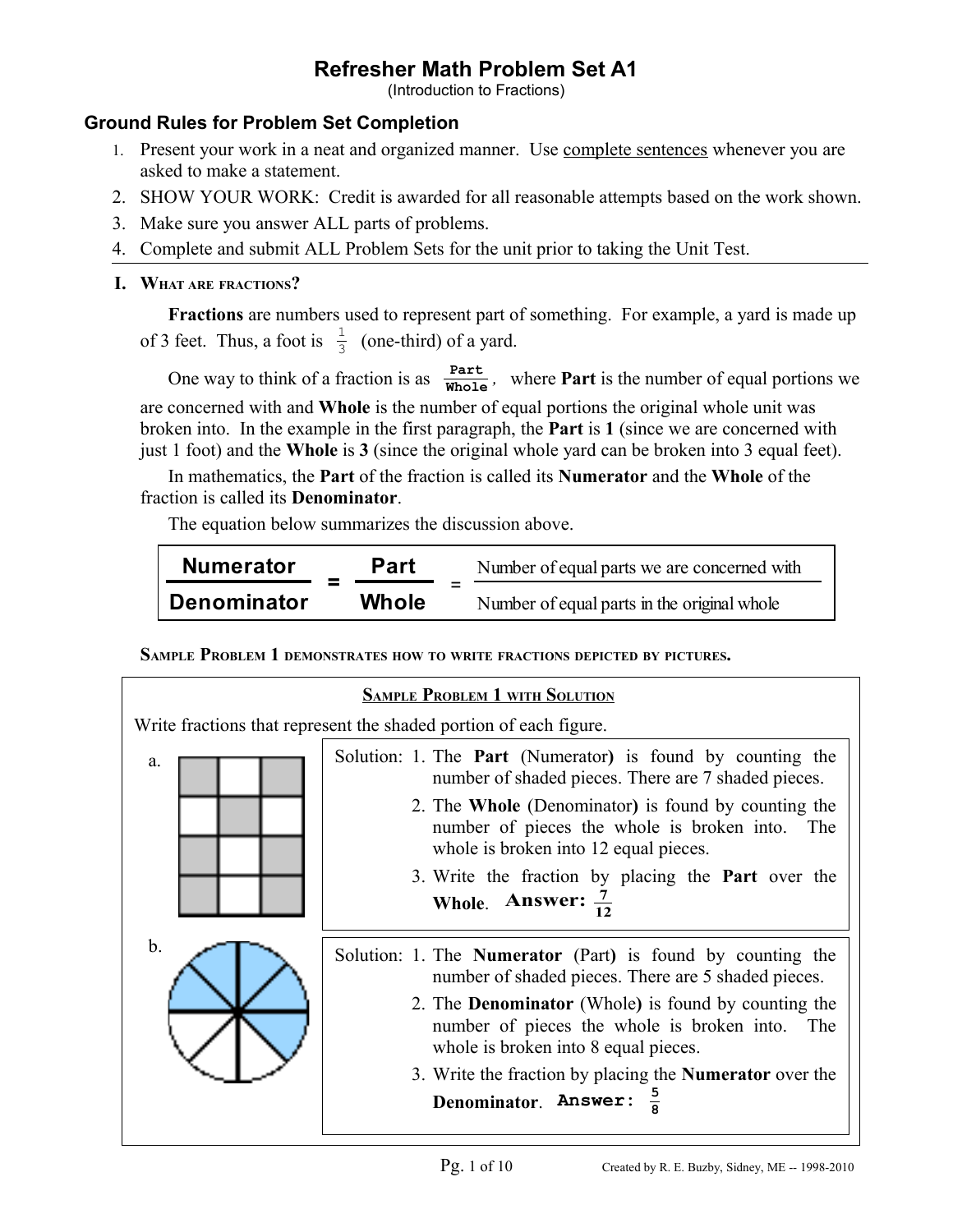(Introduction to Fractions)

FOR PROBLEMS A THROUGH D, WRITE A FRACTION THAT REPRESENTS THE SHADED PORTION OF EACH FIGURE. REFER TO SAMPLE PROBLEM 1 ON THE PREVIOUS PAGE, AS NEEDED. FOR MORE PRACTICE, SEE PAGE 11 OF CONTEMPORARY'S NUMBER POWER 2 WORK-TEXT.



**SAMPLE PROBLEM 2 DEMONSTRATES HOW TO WRITE FRACTIONS FROM WORD DESCRIPTIONS.** 

|                                                                                                                                                                        | <b>SAMPLE PROBLEM 2 WITH SOLUTION</b>                                                                                                                                                                                                                                                       |
|------------------------------------------------------------------------------------------------------------------------------------------------------------------------|---------------------------------------------------------------------------------------------------------------------------------------------------------------------------------------------------------------------------------------------------------------------------------------------|
| Write fractions for each of the <i>parts</i> described below.                                                                                                          |                                                                                                                                                                                                                                                                                             |
| 1000<br>contains<br>a. A liter<br>milliliters. What fraction of<br>a liter is 323 milliliters?                                                                         | Solution: 1. The <b>Whole</b> (Denominator) is the liter,<br>which consists of 1000 equal milliliters.<br>2. The <b>Part</b> (Numerator) is the 323 milliliters<br>we are concerned with.<br>3. Write the fraction by placing the <b>Part</b> over<br>the Whole. Answer: $\frac{323}{1000}$ |
| b. Tim and Sally borrowed<br>$$5,800$ to buy a used car.<br>So far, they've paid off<br>$$1,673$ of the principal.<br>What fraction of the loan<br>have they paid off? | Solution: 1. The <b>Numerator</b> (Part) is the $$1,673$ they<br>have paid off.<br>2. The <b>Denominator</b> (Whole) is the original<br>\$5,800 they borrowed.<br>3. Write the fraction by placing<br>the<br>Denominator.<br>Numerator over<br>the<br>$\frac{1,673}{5,800}$<br>Answer:      |

FOR PROBLEMS E THROUGH H, WRITE FRACTIONS FOR EACH OF THE *parts* DESCRIBED BELOW. REFER TO SAMPLE PROBLEM 2 ABOVE, AS NEEDED. FOR MORE PRACTICE, SEE PAGE 12 OF CONTEMPORARY'S NUMBER POWER 2 WORK-TEXT.

- E. What fraction of a 30-day month is 11 days?
- F. There are 5,280 feet in a mile. What fraction of a mile is 1,313 feet?
- G. There are 27 students in Amy's class. If there are 16 girls in Amy's class, what fraction of the class is girls?
- H. Jerry's biweekly take-home pay is \$961. Of this, he deposits \$75 in savings. What fraction of his pay does Jerry deposit in savings.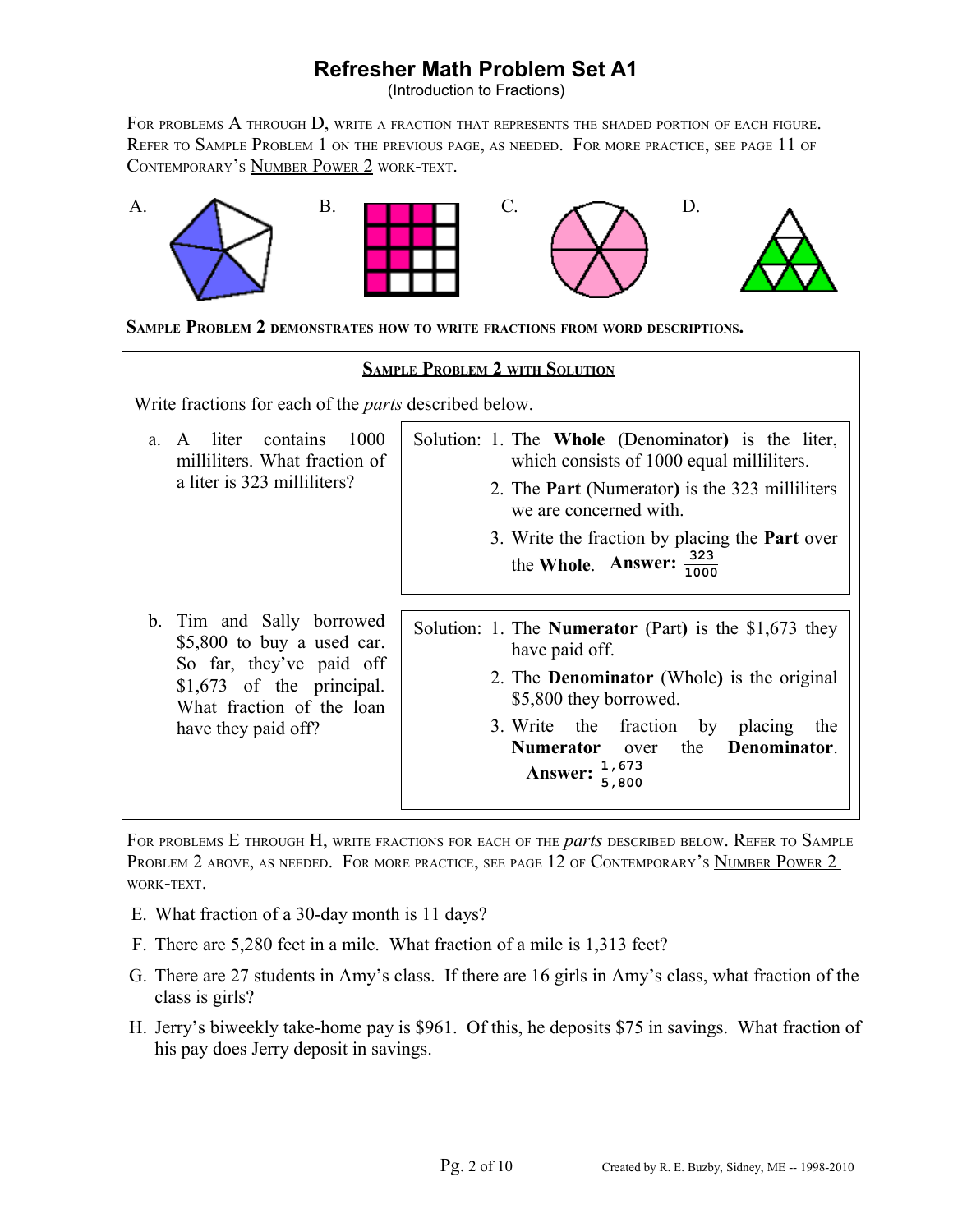(Introduction to Fractions)

## **II. FORMS OF FRACTIONS**

There are three forms of fractions: **proper fractions**, **improper fractions**, and **mixed numbers**.

Proper fractions are those that are most familiar to most of us. A proper fraction always has a smaller numerator (part) than denominator (whole). Examples of **proper fractions** include such numbers as  $\frac{1}{2}$ ,  $\frac{4}{5}$  $\frac{4}{5}$ ,  $\frac{289}{312}$ .

The prefix "**im**" means "**not**." Thus, an **improper fraction** is not proper. In other words, the numerator (part) of an **improper fraction** is always the same as or more than the denominator (whole). Examples of **improper fractions** include such numbers as  $\frac{5}{2}$ ,  $\frac{11}{5}$  $\frac{11}{5}$ , and  $\frac{289}{31}$ .

A **mixed number** is formed by combining (mixing) a **whole number** with a **proper fraction**. Examples of **mixed numbers** include such numbers as  $3\frac{3}{4}$  $\frac{3}{4}$ , 1 $\frac{1}{5}$  $\frac{1}{5}$ , and  $28\frac{9}{31}$ .

**SAMPLE PROBLEM 3 DEMONSTRATES HOW TO IDENTIFY THE THREE FORMS OF FRACTIONS.** 

|     | <b>SAMPLE PROBLEM 3 WITH SOLUTION</b>                                                             |                                                                                                                                    |  |  |  |  |  |
|-----|---------------------------------------------------------------------------------------------------|------------------------------------------------------------------------------------------------------------------------------------|--|--|--|--|--|
|     | Tell whether each of the following is a proper fraction, improper fraction, or a mixed<br>number. |                                                                                                                                    |  |  |  |  |  |
|     | a. $\frac{18}{11}$                                                                                | Solution: $\frac{18}{11}$ is an <b>improper fraction</b> since the numerator is as large or<br>larger than the denominator.        |  |  |  |  |  |
| $b$ | $\frac{5}{12}$                                                                                    | $\frac{5}{12}$ is a <b>proper fraction</b> since the numerator is smaller than the<br>Solution:<br>denominator.                    |  |  |  |  |  |
|     | c. $6\frac{2}{3}$                                                                                 | Solution: $6\frac{2}{3}$ is a <b>mixed number</b> since it consists of both a whole number<br>(6) and a fraction $(\frac{2}{3})$ . |  |  |  |  |  |

FOR PROBLEMS A THROUGH H, TELL WHETHER EACH NUMBER IS <sup>A</sup> **PROPER FRACTION**, **IMPROPER FRACTION**, OR <sup>A</sup> **MIXED NUMBER**. REFER TO SAMPLE PROBLEM 3 ABOVE, AS NEEDED. FOR MORE PRACTICE, SEE PAGE 13 OF CONTEMPORARY'S NUMBER POWER 2 WORK-TEXT.

| A. $\frac{5}{8}$ |                    | <b>B.</b> $2\frac{7}{10}$ | <b>C.</b> $\frac{19}{20}$ | <b>D.</b> $\frac{12}{5}$ |  |
|------------------|--------------------|---------------------------|---------------------------|--------------------------|--|
|                  | E. $11\frac{4}{7}$ | F. $\frac{220}{100}$      | G. $\frac{45}{50}$        | H. $\frac{11}{11}$       |  |

As seen in the discussion above, both **improper fractions** and **mixed numbers** represent numbers equal to or greater than one. We often have to convert between these two forms, depending on how the number used.

To convert an **improper fraction** to a **mixed number** divide the numerator (top) by the denominator (bottom). The number of times the denominator goes into the numerator of the improper fraction becomes the whole number portion of the mixed number. The remainder becomes the numerator of the fraction portion of the mixed number. And the denominator of the improper fraction is also the denominator of the fraction portion of the mixed number.

**SAMPLE PROBLEM 4 ON THE NEXT PAGE DEMONSTRATES HOW TO CHANGE IMPROPER FRACTIONS TO MIXED NUMBERS.**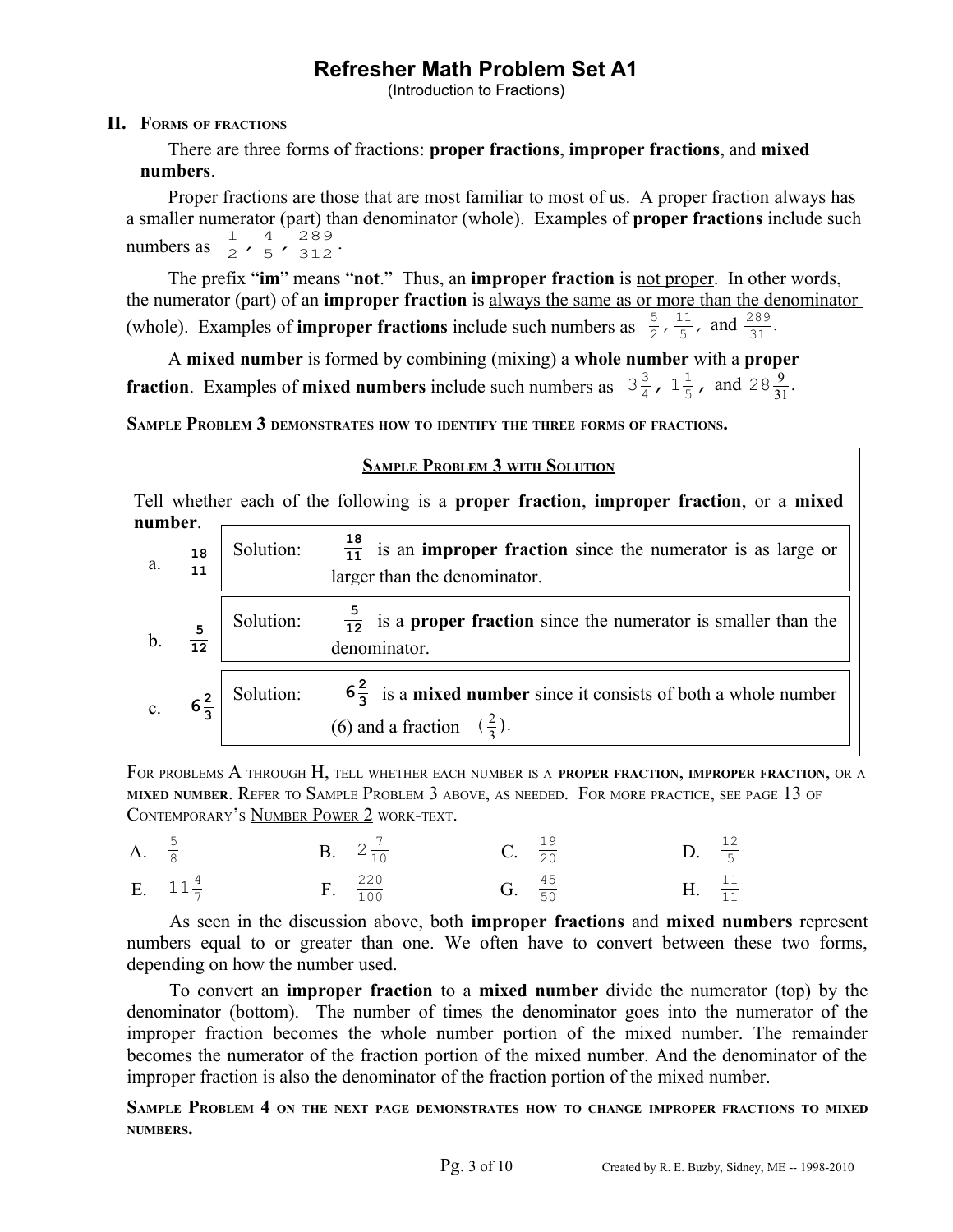(Introduction to Fractions)

|                                        | <b>SAMPLE PROBLEM 4 WITH SOLUTION</b>                                                                                                                                                                                                                                                                                                                                                                                          |                                 |
|----------------------------------------|--------------------------------------------------------------------------------------------------------------------------------------------------------------------------------------------------------------------------------------------------------------------------------------------------------------------------------------------------------------------------------------------------------------------------------|---------------------------------|
|                                        | Change each improper fraction to a whole number or a mixed number.                                                                                                                                                                                                                                                                                                                                                             |                                 |
| 23<br>a.                               | Solution: 1. Divide<br>the<br>numerator<br>(top)<br>by<br>the<br>denominator (bottom).<br>2. The number of times the denominator goes<br>into the numerator is the whole number<br>portion of the mixed number.<br>3. The remainder is the numerator of the<br>fraction portion of the mixed number.<br>4. The denominator of the improper fraction is<br>also the denominator of the fraction portion<br>of the mixed number. | 2r7<br>8) 23<br>16<br>7<br>Ans. |
| $\mathbf{b}$ .<br>15<br>$\overline{5}$ | Solution: 1. Divide<br>the<br>numerator<br>(top)<br>the<br>by<br>denominator (bottom).<br>2. Since there is no remainder, the answer is a<br>whole number.                                                                                                                                                                                                                                                                     | 3<br>5)15<br>15<br>Ans          |

FOR PROBLEMS I THROUGH N, CHANGE EACH **IMPROPER FRACTION** TO <sup>A</sup> **WHOLE NUMBER** OR <sup>A</sup> **MIXED NUMBER**. REFER TO SAMPLE PROBLEM 4 ABOVE, AS NEEDED. FOR MORE PRACTICE, SEE PAGES 19  $&$  20 of CONTEMPORARY'S NUMBER POWER 2 WORK-TEXT.

| I. $\frac{35}{8}$ |                          | <b>J</b> . $\frac{50}{10}$ | <b>K.</b> $\frac{69}{20}$ |                     |
|-------------------|--------------------------|----------------------------|---------------------------|---------------------|
| L. $\frac{12}{5}$ | <b>M.</b> $\frac{49}{7}$ |                            |                           | N. $\frac{356}{55}$ |

T<sup>O</sup> CONVERT <sup>A</sup> **MIXED NUMBER** TO AN **IMPROPER FRACTION:**

- 1. Multiply the denominator (bottom) of the fraction portion by the whole number portion of the mixed number. *(This tells us how many pieces the whole number portion can be broken into, based on the denominator.)*
- 2. Add this result to the original numerator of the fraction portion of the mixed number. *(This gives the total number of pieces we would have if we broke each whole into the number of parts indicated by the denominator.)*
- 3. Write the improper fraction using the result from Step 2 as the numerator of the improper fraction and the original denominator as the denominator of the improper fraction.

FOR PROBLEMS O THROUGH T, CHANGE EACH **MIXED NUMBER** TO AN **IMPROPER FRACTION**. REFER TO EXAMPLES 1 AND 2 ON PAGE 21 OF CONTEMPORARY'S NUMBER POWER 2 WORK-TEXT, AS NEEDED. FOR MORE PRACTICE, SEE PAGE 21 OF CONTEMPORARY'S NUMBER POWER 2 WORK-TEXT.

| O. $3\frac{5}{8}$ | <b>P.</b> $5\frac{7}{10}$ |                                 |                                  | Q. $6\frac{9}{20}$ |
|-------------------|---------------------------|---------------------------------|----------------------------------|--------------------|
| R. $1\frac{2}{5}$ | S. $4\frac{3}{7}$         |                                 |                                  | T. $2\frac{6}{55}$ |
|                   |                           | $D_{\alpha}$ $\sim$ 4 $\sim$ 10 | $Q \cup H$ <b>DED</b> $I \cap Q$ |                    |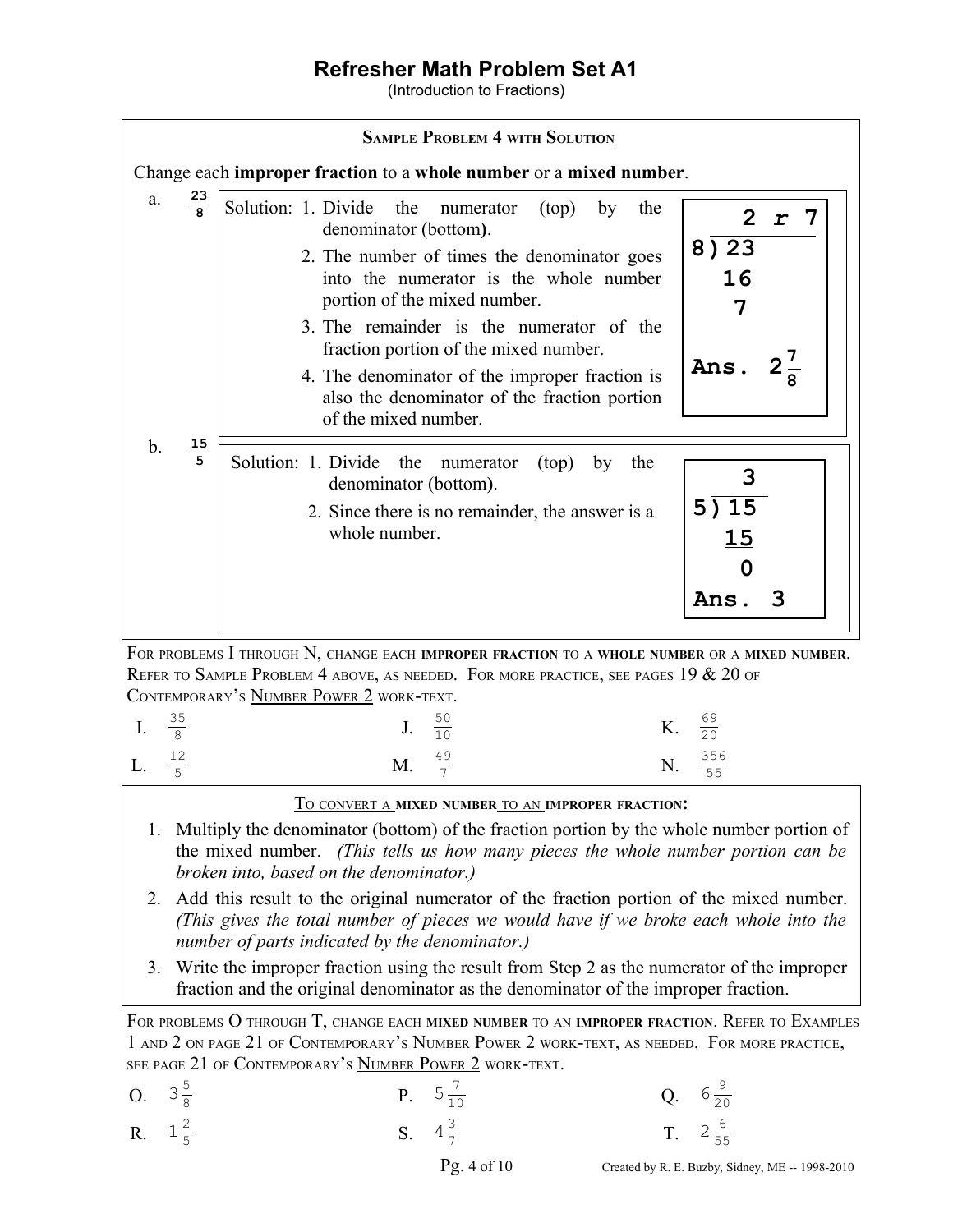(Introduction to Fractions)

## **III. WRITING EQUIVALENT FRACTIONS**

As the name implies, **equivalent fractions** are fractions of equal value. For example, the fraction  $\frac{1}{2}$  has the same value as the fraction  $\frac{2}{4}$ . We see this is true if we think about money; since, a half-dollar is worth the same as 2 quarters. Both are worth 50 cents.

When working with equivalent fractions there are two tasks that we need to be able to do: (1) Reduce fractions to **lowest terms** and (2) raise fractions to higher terms.

Normally, answers to fraction problems are given in **lowest terms**.

|                            | <b>SAMPLE PROBLEM 5 WITH SOLUTION</b>                                                                                                                                        |
|----------------------------|------------------------------------------------------------------------------------------------------------------------------------------------------------------------------|
| Reduce<br>$rac{60}{75}$    | <b>Method 1:</b> Divide the numerator and denominator by <b>any</b> factor they have in<br>common. Repeat until there are no common factors remaining.                       |
| to <b>lowest</b><br>terms. | $\frac{60 \div 5}{75 \div 5} = \frac{12 \div 3}{15 \div 3} = \frac{4}{5}$ or, if you prefer, $\frac{60}{75} \div \frac{5}{5} = \frac{12}{15} \div \frac{3}{3} = \frac{4}{5}$ |
|                            | Method 2: Divide the numerator & denominator by the Greatest Common Factor.                                                                                                  |
|                            | $\frac{60 \div 15}{75 \div 15} = \frac{4}{5}$ or, if you prefer, $\frac{60}{75} \div \frac{15}{15} = \frac{4}{5}$                                                            |

FOR PROBLEMS A THROUGH H, REDUCE EACH FRACTION TO **LOWEST TERMS**. REFER TO SAMPLE PROBLEM 5, ABOVE, AND EXAMPLES 1 THROUGH 4 ON PAGES 15  $\&$  16 of Contemporary's Number Power 2 work-text, AS NEEDED. FOR MORE PRACTICE, SEE PAGES 16 AND 17 OF CONTEMPORARY'S NUMBER POWER 2 WORK-TEXT.

| A. $\frac{50}{80}$ |  | <b>B.</b> $\frac{72}{120}$ | <b>C.</b> $\frac{33}{66}$ | D. $\frac{12}{60}$ |  |
|--------------------|--|----------------------------|---------------------------|--------------------|--|
| E. $\frac{34}{51}$ |  | $F. \frac{180}{200}$       | G. $\frac{35}{50}$        | H. $\frac{27}{81}$ |  |

In addition to reducing fractions to **lowest terms** we need to be able to raise fractions to **higher terms**. Normally, raising fractions to **higher terms** is used when we need to have common denominators for comparing, adding, and subtracting fractions.

#### **SAMPLE PROBLEM 6 WITH SOLUTION**

Create **equivalent fractions** by raising the fraction to the specified **higher term**  $\frac{3}{8} = \frac{?}{48}$ .

**Solution:** Divide the larger denominator by the smaller denominator, then multiply both the numerator and denominator of the original fraction by this factor. *(This works because we are simply multiplying the original fraction by 1.)*

> 3 ∗ 6  $\frac{3*6}{8*6} = \frac{18}{48}$  or, if you prefer,  $\frac{3}{8} * \frac{6}{6}$  $\frac{6}{6} = \frac{18}{48}$ 48

FOR PROBLEMS I THROUGH N, CREATE **EQUIVALENT FRACTIONS** BY RAISING EACH FRACTION TO THE SPECIFIED **HIGHER TERM**. REFER TO SAMPLE PROBLEM 6, ABOVE, AND EXAMPLES 1 AND 2 ON PAGE 18 OF CONTEMPORARY'S NUMBER POWER 2 WORK-TEXT, AS NEEDED. FOR MORE PRACTICE, SEE PAGE 18 OF CONTEMPORARY'S NUMBER POWER 2 WORK-TEXT.

| I. $\frac{1}{2}$ * - = $\frac{?}{10}$  | J. $\frac{3}{4}$ * - = $\frac{?}{36}$                                 | K. $\frac{7}{10}$ * $\frac{2}{10}$ = $\frac{?}{60}$ |
|----------------------------------------|-----------------------------------------------------------------------|-----------------------------------------------------|
| L. $\frac{5}{12}$ * - = $\frac{?}{48}$ | <b>M.</b> $\frac{9}{13} \ast \underline{\hspace{1cm}} = \frac{?}{78}$ | N. $\frac{11}{21}$ * - = $\frac{?}{63}$             |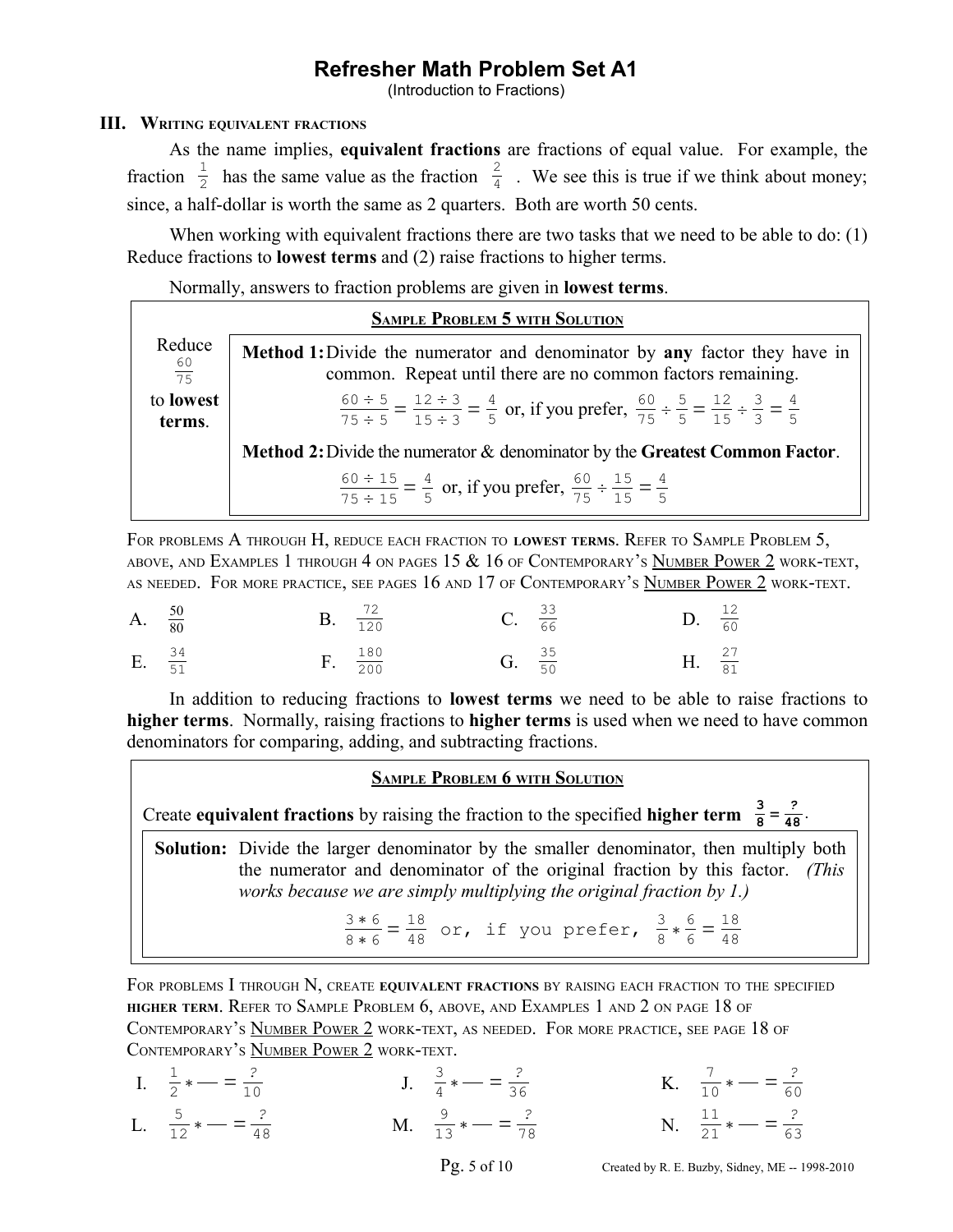(Introduction to Fractions)

## **IV. READING <sup>A</sup> STANDARD RULER**







- A-E. Using Figure 1 above, state how far each of the indicated points is from the left edge of the ruler. Give your answers to the nearest sixteenth of an inch. For more practice, see page 134 of Contemporary's Number Power 2 work-text.
- F. Measure Line F, below, to the nearest  $\frac{1}{4}$  inch. Give your answer in lowest terms.
- G. Measure Line G, below, to the nearest  $\frac{1}{8}$  inch. Give your answer in lowest terms.
- H. Measure Line H, below, to the nearest  $\frac{1}{16}$  inch. Give your answer in lowest terms.

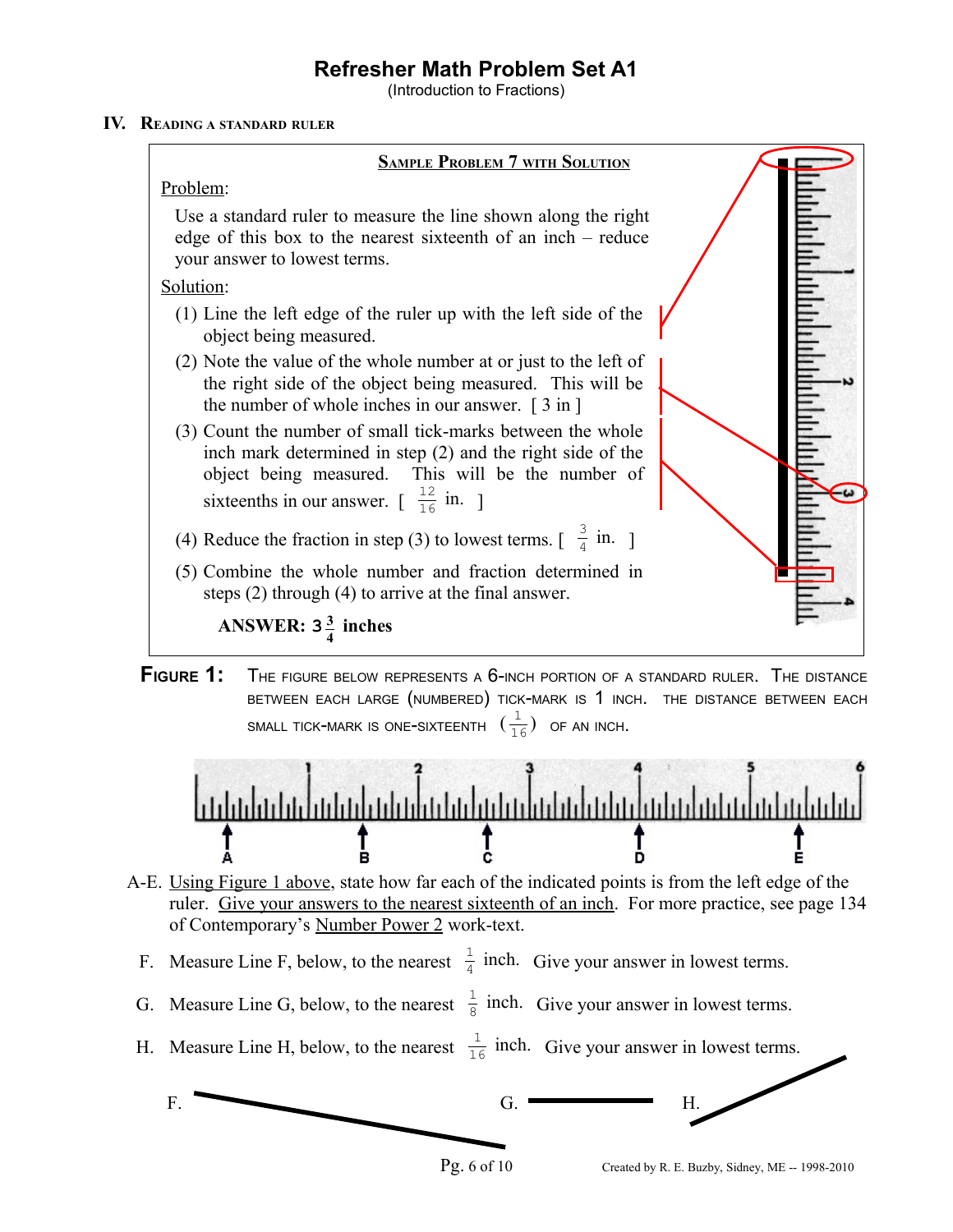(Introduction to Fractions)

## **V. Adding & subtracting fractions with like denominators**

Most of us learned to add whole numbers by **"counting up."** For example, if we refer to the Figure 2, we see that we are able to determine that "4 dimes plus 3 dimes" adds up to 7 dimes by counting the dimes in each pile.

**Adding fractions** can also be done by **"counting up,"** so long as we are counting the same size pieces. That is to say that the fractions we are adding must have the same denominators.

We can use the above example of "4 dimes plus 3 dimes equals 7 dimes" to illustrate how this works with fractions. We know that there are ten dimes in a dollar. Thus, each dime in Figure 2 represents one-tenth  $\left(\frac{1}{10}\right)$  of a dollar.

Figure 3 shows how, if we think of each dime as  $\frac{1}{10}$  a dollar, we can count up the tenths and see that  $\int_{10}^{4}$  plus  $\frac{3}{10}$  equals  $\frac{7}{10}$ ."

candy bar, as shown in this figure.



#### **SAMPLE PROBLEM 8 WITH SOLUTION:** Add each set of fractions. a.  $\frac{1}{4}$  $\frac{1}{4} + \frac{2}{4} =$ **Solution:**  $\frac{1}{4} + \frac{2}{4} = \frac{1+2}{4}$  $\frac{+2}{4} = \frac{3}{4}$ **4 EXPLANATION:** This figure shows how our knowledge of money can help us understand this example, since a quarter is  $\frac{1}{4}$  of a dollar.  $b. \frac{3}{7} + \frac{2}{7} =$ **Solution:**  $\frac{3}{7} + \frac{2}{7} = \frac{3+2}{7} = \frac{5}{7}$ **EXPLANATION:** In this example we will not be able to use coins as our counting units since there is no coin that represents  $\frac{1}{7}$  of a dollar. However, we can think of dividing a candy bar into 7 equal portions then adding  $\frac{3}{7}$  and  $\frac{2}{7}$  of the candy bar to get  $\frac{5}{7}$  of a +  $+$   $-$ 3 7 2 7 5 7 = 1 4 +  $+$   $\left(\frac{1}{\sqrt{2}}\right)$   $\left(\frac{1}{\sqrt{2}}\right)$   $\left(\frac{1}{\sqrt{2}}\right)$   $\left(\frac{1}{\sqrt{2}}\right)$   $\left(\frac{1}{\sqrt{2}}\right)$ **1 4** 2 4 3 4 = **1 4 1 4 1 4 1 4 1 4**

FOR PROBLEMS  $A - F$ , add each set of fractions and reduce. Refer to Sample 8, as needed. For more PRACTICE, SEE PAGES  $22 - 24$  of Contemporary's Number Power 2 work-text.

A.  $\frac{1}{4} + \frac{2}{4}$  $=$  B.  $\frac{2}{5} + \frac{1}{5}$ 5 5  $=$  C.  $\frac{1}{8} + \frac{5}{8} =$ D.  $\frac{3}{10} + \frac{5}{10}$  $\frac{5}{10}$  = E.  $\frac{5}{12}$  +  $\frac{3}{12}$  +  $\frac{1}{12}$  = F.  $\frac{15}{100}$  +  $\frac{13}{100}$  +  $\frac{2}{100}$  = Pg. 7 of 10 Created by R. E. Buzby, Sidney, ME -- 1998-2010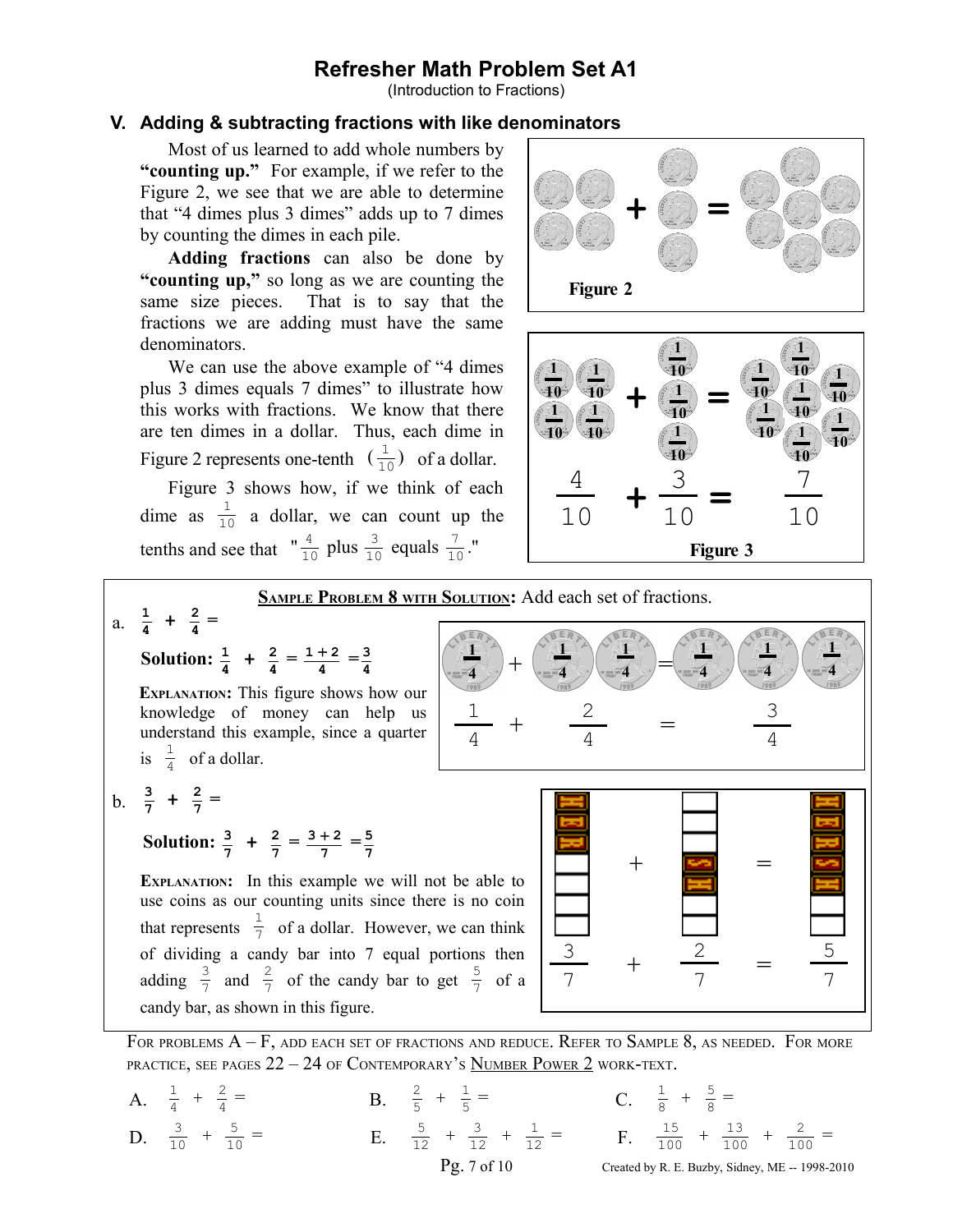(Introduction to Fractions)

Just as we can "**count up**" to add, we can "**count down**" to subtract. For example, if we refer to the Figure 4, we can see that "4 dimes minus 3 dimes equals 1 dime" by counting the dime(s) left in the original pile after removing the dimes being subtracted. (This is why subtraction is often thought of as "**Take away**."

**Subtracting fractions** can be done by **"counting down"** in exactly the same way that **adding fractions** can be done by **"counting up,"** so long as the fractions we are adding or subtracting have the same denominators.

We can use the above example of "4 dimes minus 3 dimes equals 1 dime" to illustrate how this works with fractions.

Figure 5 shows how, if we think of each dime as  $\frac{1}{10}$  of a dollar, we can count down the tenths & see that  $\int_{10}^{4}$  minus  $\frac{3}{10}$  equals  $\frac{1}{10}$ ."





FOR PROBLEMS  $G - L$ , SUBTRACT EACH PAIR OF FRACTIONS AND REDUCE. REFER TO SAMPLE 8, AS NEEDED. FOR MORE PRACTICE, SEE PAGE 31 OF THE NUMBER POWER 2 WORK-TEXT.

G.  $\frac{4}{5} - \frac{2}{5}$ 5  $=$  H.  $\frac{3}{4} - \frac{1}{4}$ 4  $=$  I.  $\frac{7}{8} - \frac{5}{8}$  $\frac{5}{8}$  = J.  $\frac{9}{10} - \frac{3}{10}$  $\frac{3}{10}$  = K.  $\frac{11}{12} - \frac{7}{12}$  $\frac{7}{12}$  = L.  $\frac{73}{100} - \frac{48}{100}$  = Pg. 8 of 10 Created by R. E. Buzby, Sidney, ME -- 1998-2010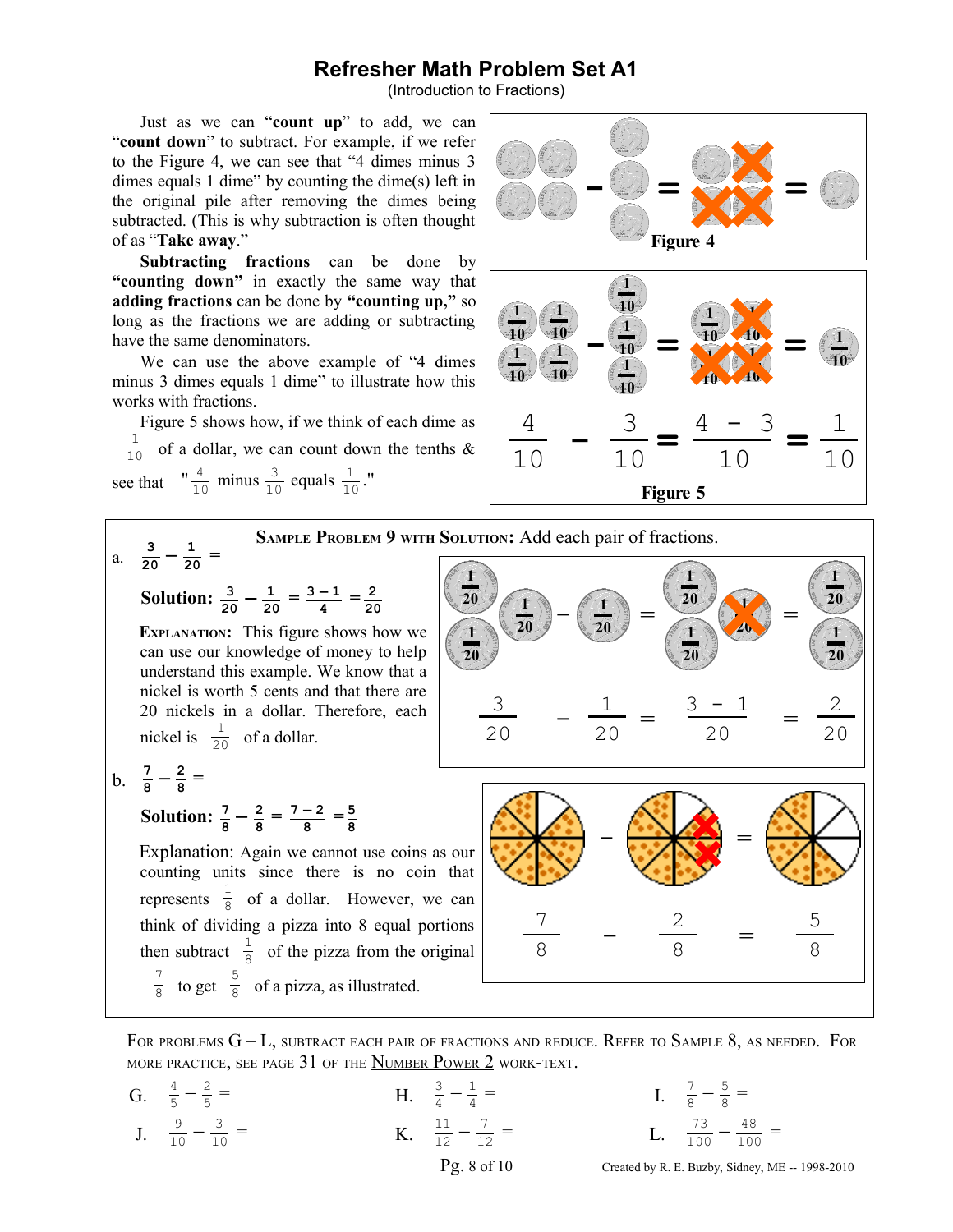(Introduction to Fractions)

## **VI. SOLVING ADDITION & SUBTRACTION PROBLEMS INVOLVING FRACTIONS WITH LIKE DENOMINATORS**

Probably the most important mathematics skill is that of **problem solving**. If you cannot solve problems, then all your other math skills cannot be used to their fullest. Consequently, throughout this course you will be required to apply the skills you learned to solving simple problems.

To help you focus your attention and develop your problem-solving skills, you will required to use the three steps below whenever you solve a problem.

- 1. State what it is you are to find. Give your answer as a complete sentence.
- 2. Solve the problem, showing your work.
- 3. State the answer in a complete sentence.

## **SAMPLE PROBLEM 10 DEMONSTRATES HOW TO USE THESE STEPS TO SOLVE <sup>A</sup> PROBLEM.**

## **SAMPLE PROBLEM 10 WITH SOLUTION**

The Problem:

Joel is making an outfit that calls for  $2\frac{7}{8}$  $\frac{1}{8}$  yards of material. If he already has

 $1\frac{3}{5}$  $\frac{3}{8}$  yards on hand, how much more material does he need to buy?

The Solution:

- a. We are to find how much additional material Joel has to buy.
- b. To find the additional material needed, subtract the material on hand  $(1\frac{3}{8})$  $\frac{3}{8}$  yd) from the amount required to make the outfit  $(2\frac{7}{8})$  $\frac{7}{8}$  yd). One estimate is  $1\frac{1}{2}$  $\frac{1}{2}$  yards  $(3-1\frac{1}{2})$  $\frac{1}{2}$

The calculation at the right gives the exact amount needed.  $2\frac{7}{8}$ 8  $-1\frac{3}{5}$ 

$$
\frac{-1\frac{4}{8}}{1\frac{4}{8}} = 1\frac{1}{2} \text{ yards}
$$

COMPLETELY SOLVE PROBLEMS  $A - D$  using steps  $(1)$ ,  $(2)$ , and  $(3)$  below. Refer to sample problem 10 and the INTRODUCTION TO PROBLEM SOLVING HANDOUT, AS NEEDED.

- 1. State what it is you are to find. Give your answer as a complete sentence.
- 2. Solve the problem, showing your work. **Reduce all fractions & mixed numbers to lowest terms.**
- 3. State the answer in a complete sentence.
- A. After the class's pizza party Jerry wanted to know how much pizza was left over. He found that there was  $\frac{3}{8}$  $\frac{3}{8}$  of a pizza left at Team 1's table,  $\frac{2}{8}$  of a pizza left at Team 2's table, and  $\frac{1}{8}$  of a pizza left at Team 3's table. In all, how much pizza was left?
- B. Linda is making a dress with a matching vest. She needs  $2\frac{1}{8}$  $\frac{1}{8}$  yards of material for the dress and 5  $\frac{3}{8}$  of a yard for the vest. How much material does she need in all?
- C. The recipe calls for  $2\frac{2}{3}$  $\frac{2}{3}$  cups of milk. Tim has already stirred in  $1\frac{1}{3}$  $\frac{1}{3}$  cups. How much more milk should he add to the mix?
- D. Ernie starts with an aluminum bar that is  $7\frac{7}{8}$  $\frac{1}{8}$  inches long. What is the length of bar left after Ernie cuts off a piece  $2\frac{5}{8}$  $\frac{3}{8}$  inches long?